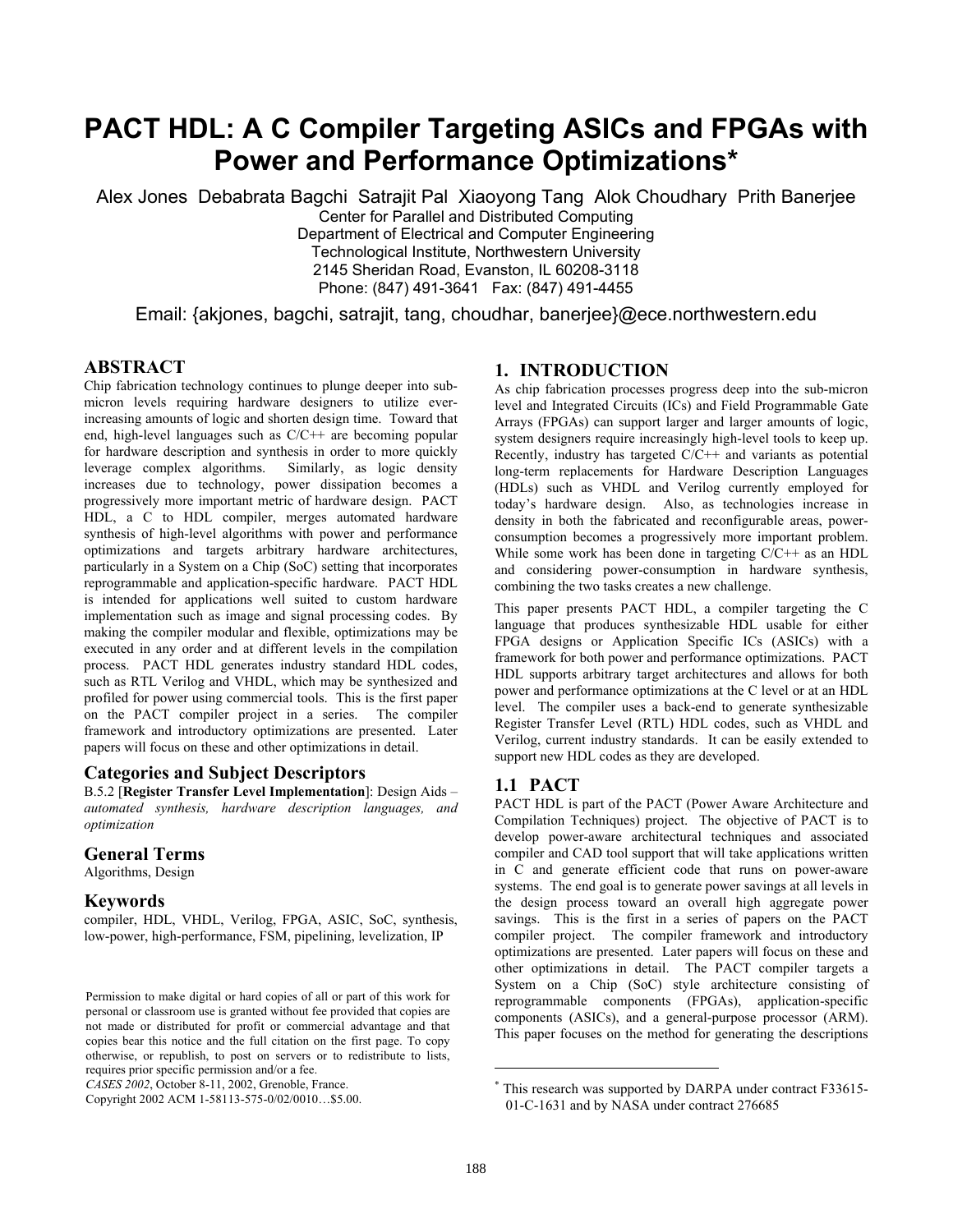

**Figure 1.1. PACT Compiler Flow** 

for the hardware components of the SoC and describes some initial power optimizations. PACT HDL integrates with a toplevel hardware/software partitioner and a power optimizing general-purpose processor compiler to make up the larger PACT compiler. PACT HDL is designed with signal and image processing algorithms in mind. Often these sorts of problems would be handed by application-specific hardwares in the SoC setting. The flow of the PACT Compiler is illustrated in Figure 1.1.

# **1.2 Related Work**

Recently, there has been a lot of work in the use of the C programming language and other high-level languages to generate synthesizable HDL codes or hardware implementations. Galloway at the University of Toronto has developed the Transmogrifier C compiler. This compiler uses a subset of the C language and targets a Xilinx 4000 series FPGA[18]. Micheli et al. have developed HardwareC, a C like language that contains many HDL extensions. The Olympus Synthesis System synthesizes digital circuit designs written in HardwareC[14]. The Esterel-C Language (ECL) developed at Cadence Berkeley Laboratories is an HDL and compilation suite based on the C language[15]. CoWare, Inc. has developed the N2C layer for existing languages, C in particular, by adding clocking and cycle information to allow hardware modeling[4]. CynApps, Inc. has developed a suite of tools based on macro and library extensions for  $C/C++$ . These macros allow coding in  $C++$  with an HDL style and the tools generate RTL HDL codes[12]. SystemC is another C-like language developed by Synopsys to allow C-like HDL coding that is particularly popular. The suite of tools associated with it can generate hardware directly[29]. Adelante Technologies (formerly Frontier Design) has a tool called A|RT Builder that takes a subset of C and generates VHDL[1]. Celoxica has developed a compiler that takes a version of C called Handle C and generates VHDL for FPGAs[8] Maruyama and Hoshino have developed a method for translating C loop structures into a pipelined FPGA implementation[25].

Of particular interest in the synthesizable C community is the handling of pointers and other derived constructs. At Stanford, Séméria and De Micheli have done work to handle the problem by attempting to eliminate the loads and stores generated by pointers in C through special control flow[32]. C Level Design Inc. has developed the System Compiler™ that claims to handle

the entire C/C++ language, including pointers, arrays, and higherlevel constructs [35].

Some related work has been to target other high-level languages for hardware generation. Superlog® is a language based on both Verilog and C by Co-Design Automation, Inc [11]. The MATCH group at Northwestern University has built a synthesizable RTL VHDL compiler from the MATLAB programming language[7]. Xilinx, Inc. targeted Java as an HDL for its Forge-J HDL compiler[13].

As the proliferation of battery powered portable electronics has increased, so has the work on power-optimized hardware. Many of these approaches are applicable toward automated power optimizing compilers. At UC-Berkeley, power optimization work has been done in conjunction with the wireless research center dealing at the CMOS level[10] and using computational transformations in high-level synthesis with HYPER-LP[9]. Additional work on power-optimized synthesis has been done at Polytechnic University of Catalonia [27] and Princeton University [21][22].

In contrast to many of the C based synthesis tools, PACT HDL targets unmodified ANSI C as its source language. While many of these tools are also platform specific, PACT HDL is target architecture independent. PACT HDL generates power-aware HDL designs as compared to performance and area metrics that dominate many of these related tools. The main contribution of PACT HDL is to develop a C to VHDL/Verilog compiler with power optimizations for FPGAs and ASICs in arbitrary architectures.

# **1.3 Outline**

The remainder of the paper is outlined as follows: Section 2 describes the PACT HDL Compiler infrastructure. All stages of the compilation are discussed from the front-end C parsing to the back-end code generation. Implementation issues and the suitability for optimizations at different phases are discussed. Section 2.5 explains the synthesis flow for both ASICs and FPGAs using the compiler's output code. Specific optimizations for power and performance at different compiler levels are discussed in Section 3. Section 4 presents some initial results as well as ongoing work. Section 5 discusses some conclusions and Section 6 relates some future work. References are listed in Section 7.

# **2. PACT HDL**

PACT HDL is a fully modularized three-stage C to HDL compiler. In the first stage, the C code is parsed into a high-level



**Figure 2.1. PACT HDL Compiler Flow**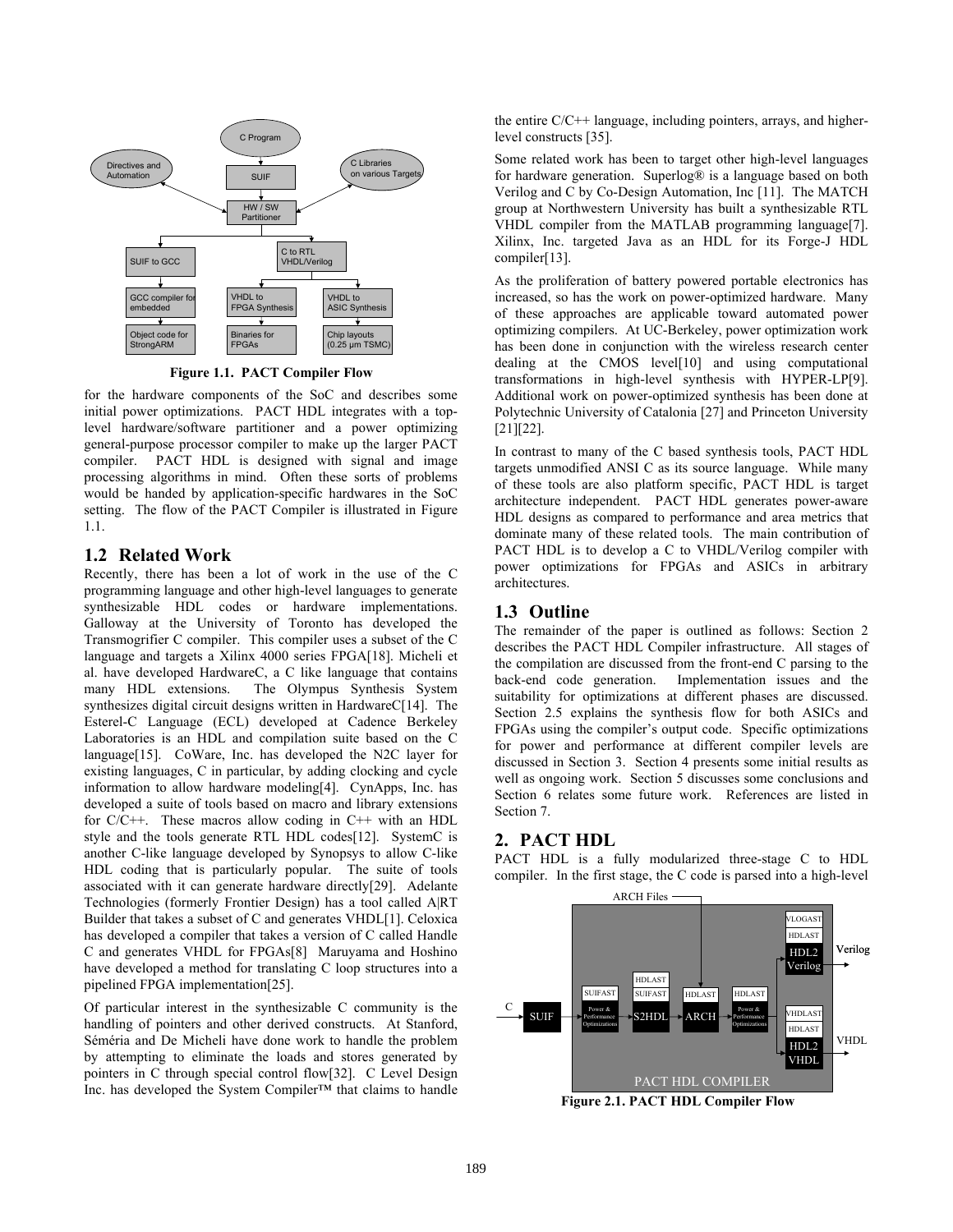

**Figure 2.2. HDL AST Hierarchy** 

C type Abstract Syntax Tree (AST). At this stage, both power and performance optimizations may be executed. In general, these optimizations will not require specific information about an HDL representation or about the target architecture, such as precision analysis, constant-propagation, or loop unrolling. During the second stage, the C AST is converted into a Finite State Machine (FSM) style HDL AST. Target architecture specific information is inserted into the AST in this phase. Again, power and performance optimizations can be executed. In general, these optimizations require specific information about clocks, cycles, or the target architecture, such as memory pipelining, and clock-gating. Finally, RTL code is generated in the back-end phase. This phase is not designed for optimization; however, if language-specific issues arise they are handled in this phase.

The PACT HDL compiler leverages the SUIF C Compiler Version 1 from Stanford University [37] as its C front-end. SUIF was chosen for its flexible AST representation that retains high and low level information simultaneously easing the development of AST passes and optimizations that operate at this level. SUIF is not designed to handle very large, complex codes such as operating system kernels. This limitation is tolerable since the classes of problems PACT HDL targets are computationally complex rather than algorithmically complex. The PACT HDL compiler flow is shown in Figure 2.1.

## **2.1 HDL AST**

Rather than directly translating the SUIF C like AST into a VHDL or Verilog-specific AST, an interim level of abstraction was created. This approach is very different than the related MATCH project, which directly translates the high-level language, in that case MATLAB, to a VHDL specific AST. All optimizations for hardware generation are done at the VHDL AST level[7]. In contrast, the HDL AST is designed to model the RTL HDL concept and be suitable for HDL optimizations without being language-specific. The synthesizable subset of both RTL VHDL and Verilog are similar enough to make this abstraction possible and allow optimizations that would require separate implementations to be designed only once.

As previously mentioned, PACT HDL is based on a FSM style intermediate AST. The top-level entity node corresponds to an entire C code possibly consisting of multiple C files and directories. The entity node contains a global symbol table and one or more process nodes. Each process node corresponds both to the C style function and a VHDL style process. The process



**Figure 2.3. HDL AST State Node** 

also contains a local symbol table and a FSM node. The global symbol table may contain only VHDL-style signals so that they may be globally visible across processes. The local symbol table may hold either VHDL signals or variables for the different concurrency properties. VHDL style signals in a local symbol table are treated as visible only locally even though they are in fact visible globally. The FSM node describes the behavior of the C function through a list of one or more state nodes. The AST hierarchy is shown in Figure 2.2.

The core HDL AST node is the state node. A state contains one or more statements. Since the FSM requires explicit control flow, a default and alternate exit are defined. Normally, the default exit is taken. The alternate is only required when an if statement is present. In that case, then and else correspond to the default and alternate exit, respectively. For this reason, each state is limited to one if statement, and the if statement can only be used for control flow. Each state node also has a unique identifier within each process. The state node is shown in Figure 2.3.

The rest of the AST nodes are built out of generally wellunderstood types of structures. For simplicity there are only five types of statements: assignments, ifs, sets, reads, and writes. Statements are built from unary, binary, and primary expressions and operators. Most symbols are some sort of variable symbol, however, some other types exist such as label symbols.

The HDL AST does not maintain direct facilities for retaining high level C structure information such as loops. If this information is required it is stored in the associated HDL AST nodes using annotations. The HDL AST is described in more detail in Jones[19].

# **2.2 SUIF to HDL Translation**

During the conversion from the SUIF AST to the HDL AST there are two major passes. The first pass converts instructions into states and statements; the second does a control flow pass for the explicit control flow required by the FSM. The first pass is by far the most complex. During this phase, each type of possible SUIF instruction must be handled, temporary variables generated for communication of data between instructions, and HDL AST nodes generated and added to the AST. The second pass connects the states together using explicit control flow. It is during this phase that the state exits described in Section 2.1 are set. Details on the conversion are discussed in Jones[19]; however, some notable issues are described here.

PACT HDL supports pointers and arrays through memory address translation. SUIF converts pointer and array accesses into memory reads and writes. PACT retains these statements and uses a memory scheduler to initialize the memory addresses. For access to multi-dimensional arrays, Horner's Rule is used to limit the number of multiplication cycles to on the order of the number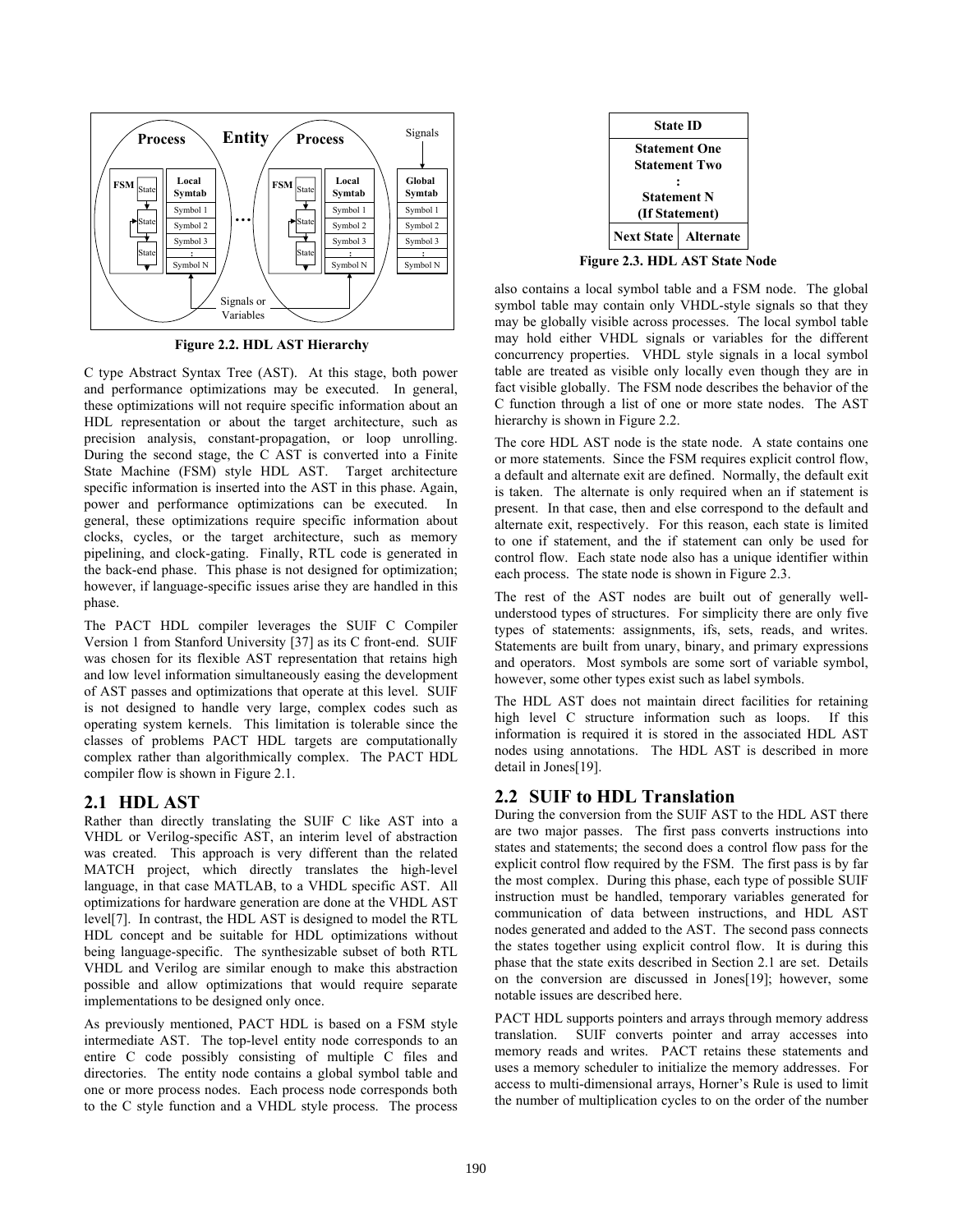of dimensions in the array. Currently the array size must be known at compile time. While this is acceptable to the class of problems currently of interest, a method for handling dynamic arrays is being investigated.

In an effort to levelize instructions, SUIF uses temporary variables to pass data between instructions. PACT HDL retains this structure using temporaries to pass data between statements. The notion of a temporary variable is not very concrete in SUIF. Thus, PACT HDL generates concrete temporaries during code conversion. SUIF instructions are also maintained in hierarchical expression trees. This allows the compiler to maintain a scope for each level in the SUIF expression trees. As the compiler moves into and out of each scope, temporaries can be reused and created based on need. An example of temporary creation and reuse is displayed in Figure 2.4.

PACT HDL supports function calls in a slightly different way from that of a traditional compiler. Rather than using a stack, parameters are passed using VHDL style signals because of their global properties. A global begin and end signal are created for each process. When a function is called, the caller process copies the appropriate values into the callee's parameter list. When completed, the begin signal for that process is set by the caller process and the caller waits for the end signal before proceeding. The callee process, upon receiving its begin signal, begins execution. Upon completion, the callee sets a return value and its end signal. If necessary, the caller stores the return value and then proceeds. This method mimics the behavior of function calls in C, using a process model that proceeds in parallel.

## **2.3 Target Architecture Independence**

Hardware designs often need to interface with pre-designed components. These components may be optimized hardware cores or specialty hardware in the target. In the target class of problems, this principle is of particular importance with RAM components; however, it is applicable to other hardware components such as functional units. For PACT HDL to be an effective method for automating the process of generating hardware, this architecture specific information must be incorporated in the design creation.

In PACT HDL, interface descriptions are included in the compilation process through architecture files. The signals file specifies input and output signals for interfacing with the outside hardware components. A file is created for each method of accessing the hardware component. In the case of a RAM, a read and write file are created. Each file describes pseudo-states for







**Figure 2.5. Synthesis Flow** 

accessing the device. Placeholders are used for items that require run-specific information such as memory addresses or data values.

Many core features of a hardware design are target-specific. Some examples include global clock and reset signals, and main memory. All HDL read and write instructions are converted into architecture specific memory reads and writes during an AST pass. When a statement is identified for expansion, the appropriate architecture file is parsed and the statement is expanded. This approach is not limited to memory components. Architecture files may be annotated with power and latency information for use by the compiler. More specific details on how architecture files are used in pact may be found in Jones[19].

#### **2.4 Backend**

Hardware codes in the HDL AST are of little use if that case is not synthesizable by commercial tools. For PACT HDL this means backends are necessary to generate synthesizable forms of industry standard hardware codes such as VHDL and Verilog. The HDL AST has been designed with this in mind, utilizing only a philosophy compatible with the synthesizable subset of both target languages. As a result, PACT HDL can generate any combination of VHDL, Verilog, and PACT HDL pseudo-code.

Backend code generation requires a language-specific AST for each target language. These ASTs are much simpler than the HDL AST because the only AST pass required is traversal for code generation. The language-specific AST is created during a traversal of the HDL AST generated by the compiler for a specific input code. This newly created AST is then immediately traversed to generate the appropriate code. Details on the VHDL backend may be found in Jones[19]. The Verilog code generation follows a similar method to the VHDL code generation and has been added to PACT HDL more recently.

# **2.5 Synthesis Flow**

To prove correctness and investigate the effect of compiler optimizations, output of PACT HDL is tested with several targets: the WILDSTAR™ multi-FPGA using Xilinx Virtex components from Annapolis Micro Systems[1], standalone Xilinx Virtex FPGAs[38], a 1.5 micron process ASIC library shipped with the Synopsys Design Compiler[33], and a 0.25 micron process ASIC library from Leda Systems[23].

A combination of commercial tools is used to verify, synthesize, Figure 2.4. Temporary Creation Example<br>and analyze output of the PACT HDL compiler. All designs are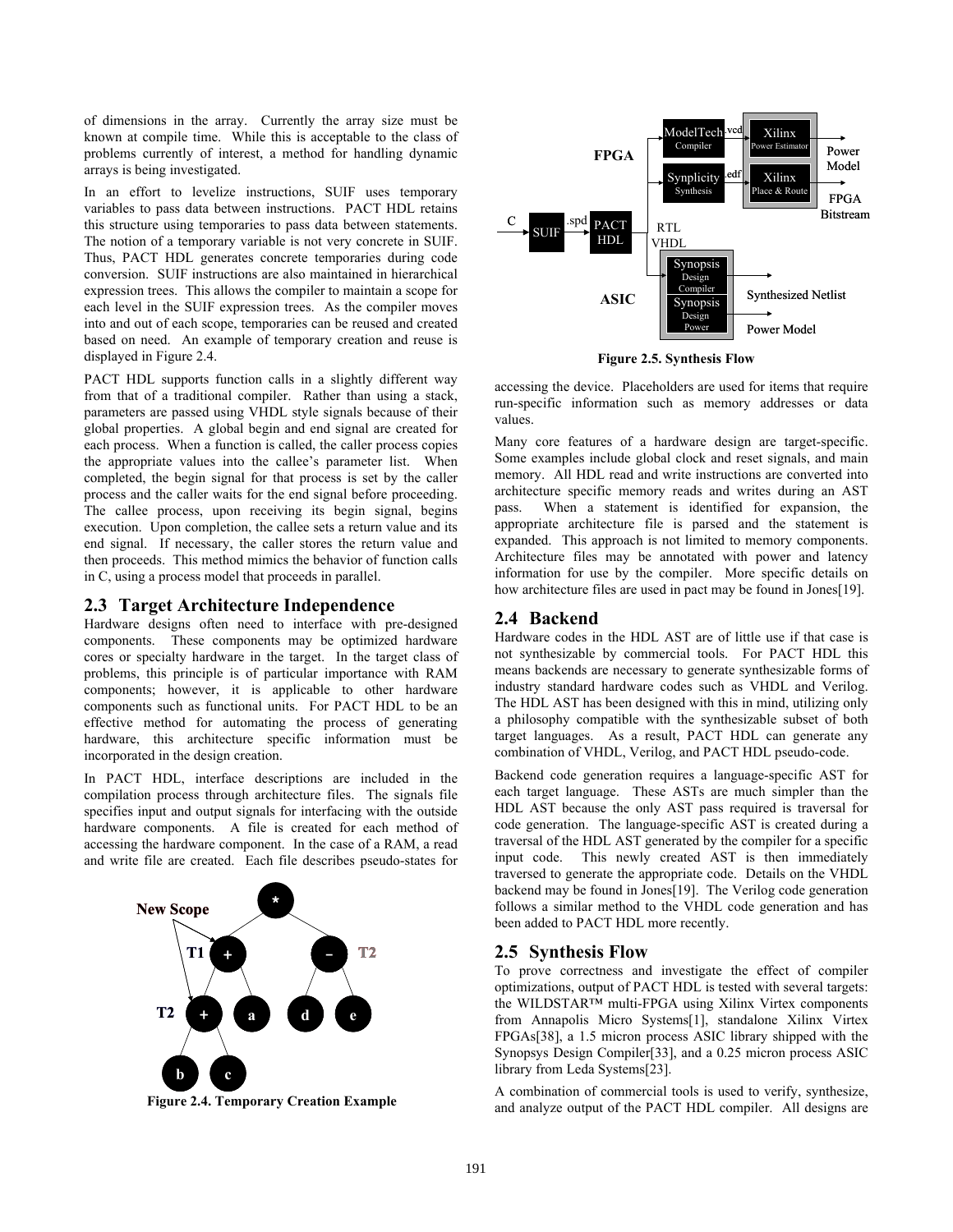simulated using Model Technology's ModelSim[26]. FPGA designs are synthesized using Synplicity by Synplify[34], placed, routed, and profiled for power consumption using Xilinx Foundation Tools. ASIC designs are synthesized and profiled for power Synopsys Design Compiler and Design Power.

The power profiling requires data from an input testbench set. This is done using ModelSim for the Xilinx tools, and is done implicitly within the Synopsys tools. Both the Xilinx and Synopsys tools output power consumption statistics based on a simulation of the synthesized design's power model. The synthesis flow is outlined in Figure 2.5. More details on the synthesis flow may be found in Jones<sup>[19]</sup>.

# **3. OPTIMIZATIONS FOR POWER AND PERFORMANCE**

Many projects have studied automated generation of hardware codes from high-level languages, see Section 1.2. For these projects, the criterion for success has been execution speed while neglecting other potentially important factors such as power consumption. Thus optimizations have focused on improving performance. Generating power-efficient hardware has also been studied, mainly in low-level circuits for applications in portable and remote devices. Unlike these other projects, PACT HDL attacks the power issue at the high-level using a series of optimizations geared toward improving power consumption while maintaining a good performance.

Power dissipated in a standard CMOS circuit is governed by the formula  $P = C_{\text{eff}} V_{\text{dd}}^2 f_{\text{clk}}$  where *P* is the power,  $C_{\text{eff}}$  is the effective switching capacitance,  $V_{dd}$  is the supply voltage, and  $f_{ck}$  is the clock frequency[31]. Reducing the supply voltage has the greatest impact on power consumed due to its squared relationship. Unfortunately, reducing the voltage term also increases the delay of the resultant circuit thus decreasing the throughput[10]. A PACT HDL power optimization may then strive to reduce the critical path of the circuit so that the voltage may be decreased and the throughput vis-à-vis performance will be unaffected.

# **3.1 Functional Unit Pipelining**

Consider the case where a functional unit is used extensively in a hardware design but takes several clock cycles to complete its operation. Many multi-cycle functional units used in hardware designs are pipelined, allowing multiple requests to the unit to be issued at regular intervals before the first completes. The result from the functional unit is returned at the same interval, but after





**Figure 3.2. Two potential schedules of a loop** 

a certain initial latency. To utilize this capability of a functional unit, software pipelining techniques can be used to decrease the total number of cycles required to execute the code. The pipelined code may now run with a reduced voltage and maintain the original throughput thus reducing power consumed without sacrificing performance from the original non-pipelined design.

Typical signal and image processing applications contain loops with a high incidence of memory accesses compared to relatively few computations. These loops also account for a significant proportion of the run time of the algorithm. Pipelining memory accesses may significantly decrease the number of cycles required to execute such an algorithm for multi-cycle pipelined memories. Since many FPGA targets and vendor supplied RAM designs utilize pipelined memories a pipelining framework was developed for PACT HDL. The loop is pipelined in two different ways. Computations are scheduled during memory accesses from later loop iterations. Memory accesses are re-ordered within a loop iteration to take advantage of pipelined memory units.

Loops meeting the following criteria are scheduled for pipeling:

- Arrays are mapped to an external pipelinable memory
- There is a single memory port
- There are no backward loop carried dependencies

In general pipelining problems, calculating the loop iteration interval (II) is NP complete[1],[23]. The assumption of a single memory port enforces a minimum II of *M* where *M* is the number of memory accesses in the loop. Non-memory operations can be pipelined considering traditional issues such as data dependencies.

The II of *M* refers to read and write instructions before they are expanded to reflect the target architecture as described in Section 2.3. After these instructions are expanded these memory accesses may be rather expensive, and incur stiff penalties in terms of clock cycles required when switching between read and write modes. With a pipelinable memory, these costs may be greatly reduced by minimizing transitions from read to write. In many cases consecutive reads or writes may have a throughput of one clock cycle while switching may require a delay of as many as five or ten cycles.

Before pipelining begins, an appropriate loop is selected from the input code AST that meets the appropriate pipelining criteria. This loop is converted from into a data-flow graph (DFG). PACT **Figure 3.1. An example DFG and a possible schedule** <sup>HDL</sup> then pipelines this loop in several stages, first scheduling the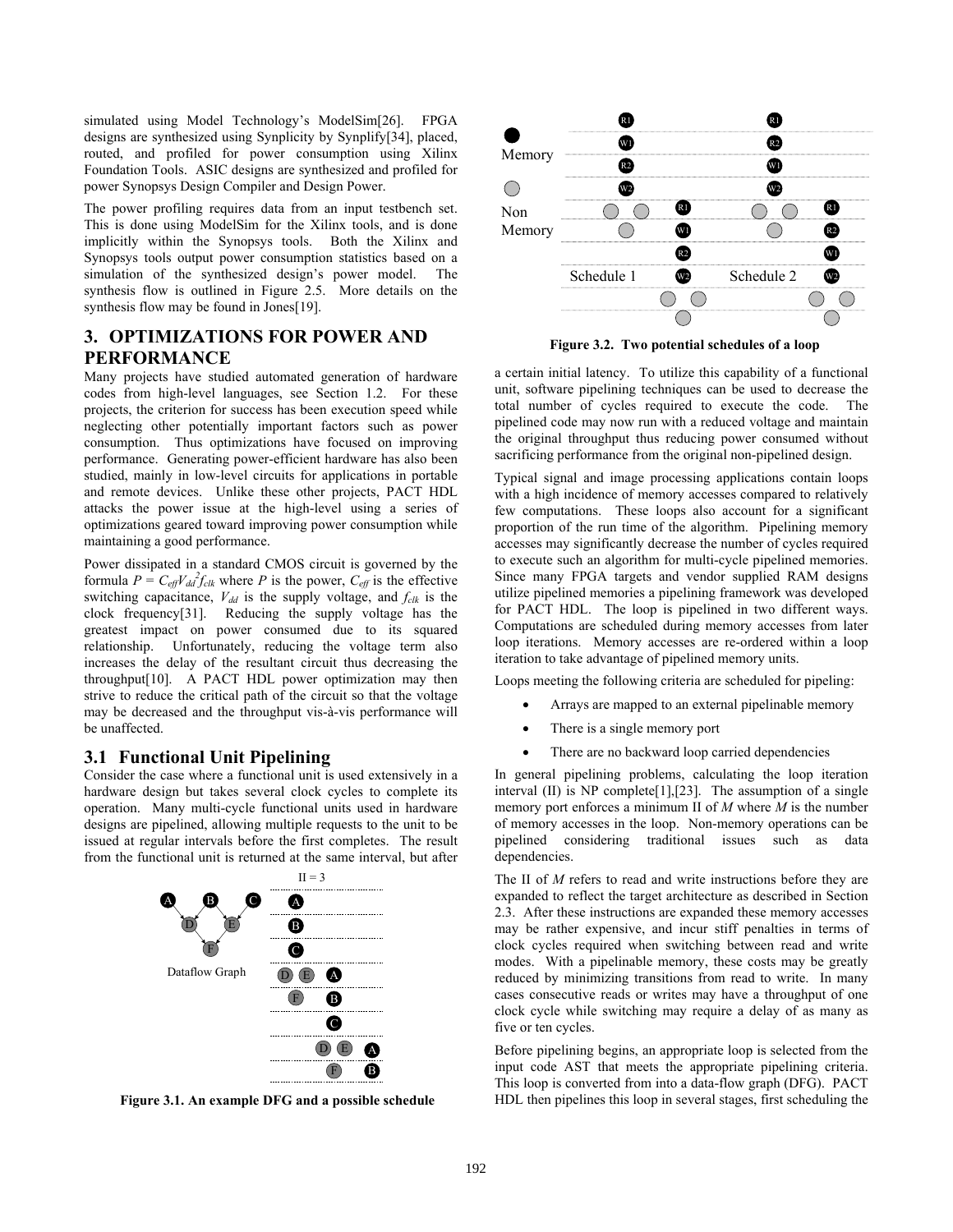memory accesses, and then expanding the memory accesses with ARCH files, and finally scheduling non-memory computation. Figure 3.1 shows and example DFG and a possible pipeline schedule.

Figure 3.2 displays two different schedules of a loop with four memory operations. Schedule one results in four transitions between read and write. Schedule two is an optimal schedule and results in only two transitions, which is much preferable to schedule one. During the first pipelining stage, memory accesses from the DFG are separated into queues, one each for read and write. A queue is selected based on the memory operation that is topologically first in the DFG. Memory operations are scheduled from this queue as long as no dependencies are violated. Then operations are selected from the other queue. This continues switching only when a queue is empty or a dependency is violated. The result is an optimal schedule such as schedule two.

Once both queues are empty, these operations are expanded with target architecture information in a second stage. During the third stage each non-memory operation (e.g. addition, multiplication, etc.) is scheduled. These operations correspond to the gray nodes in both Figure 3.1 and Figure 3.2. Each non-memory node is analyzed against the current schedule for memory operations. The as soon as possible (ASAP) and as late as possible (ALAP) times are determined where ASAP = 0 can occur before all scheduled operations and  $ALAP = \infty$  can occur after all scheduled operations. These operations are ordered with least flexible (e.g. minimum of ALAP – ASAP) first. The top item is scheduled and the ASAP and ALAP labels are recomputed.

In some cases pipelining a loop can result in overlapped loop iterations reusing the same register. This can cause incorrect execution if the registers are not distinguished. The modulo variable expansion technique is used to differentiate these overlapping registers through a renaming and duplication scheme[1],[23]. Conditionally executed code inside a loop can be a barrier to pipelining. PACT HDL solves this problem using predicated execution. Both targets of the conditional branch are executed resulting in a new loop that is the union of both branches. The code resulting from the branch not taken is ignored. What were originally conditional dependencies have been converted to data dependencies and the loop may be pipelined[1],[23]. More details on the implementation in PACT HDL may be found in Bagchi[6].

#### **3.2 Reverse Code Levelization**

The SUIF compiler is designed to target general-purpose processors, particularly load-store architectures like MIPS. The resultant SUIF AST focuses on the three-operand style instruction. For code to be stored in this format, it is necessarily levelized to fit into the two source operand one destination operand structure. While it is necessary for machine code generation, code levelization can have a significant power impact when targeting hardware designs.

Fully levelized code has the advantage of a regular structure within the FSM. Resources may be shared between states reducing the design's area and power consumed. The clock period may remain very short allowing for scaling of power factors described in Section 3. Unlevelized code may significantly increase the clock period for only few states with long control paths. Unlevelized code may also require the synthesis of additional functional units that could be shared with fully levelized code. The reduction in the number of states from fully levelized code can be significant, thus decreasing the complexity of FSM control logic.

The degree of code levelization becomes a tradeoff between the complex control logic with a shorter clock period and additional functional unit requirements and longer clock period. These factors impact not only the power consumed by the hardware code, but its performance and area requirements. The goal is to find an acceptable compromise between fully levelized and unlevelized code.

Consider the case of the following C statement:

$$
a=3*b+4*c-di
$$
  

$$
e=a+2i
$$

If the statement were levelized we might have the following HDL pseudo-code:

```
State1: 
  Temp1 = 3 * b;
State2: 
  Temp2 = 4 * c;
State3: 
  Temp3 = Temp1 + Temp2;State4: 
  a = Temp3 - diState5: 
  e = a + 2i
```
The control path for this code reads from two registers, sends the result through one functional unit, and stores the value in a third register. The code requires five clock cycles to execute. Additionally, only one multiplier and one adder/subtractor need be instantiated. If the code remained completely unlevelized, it would require only two clock cycles to complete. The first statement including two multipliers, one adder, and one subtractor in the critical path would dominate the clock period. It would be necessary to instantiate two multipliers and two adder/subtractors. The PACT HDL Compiler explores the power relation between these two representations in a reverse levelization optimization.

Immediately following conversion from SUIF to HDL code, the code is fully levelized. Additionally, one notable side effect from the load-store architecture emphasis is unfortunately retained; constants are stored in temporary variables before being used in statements. The reverse levelization optimization attempts to unlevelize the code as much as possible, with the by-product of simultaneously accomplishing constant propagation.

The first stage of the optimization performs data flow analysis on the code. The compiler creates a control flow graph (CFG) from the HDL AST. From this CFG, reaching definition analysis is done using the iterative method[28]. Reaching definition analysis keeps track of which definitions of a particular variable may reach a particular use of that variable. This information is annotated to the AST using definition-use (DU)-chains[28]. DU-chains are a sparse representation of the results of reaching definition analysis. States with variable definitions store a linked list of nodes that use that variable definition. This information is stored as annotations to the appropriate HDL AST nodes.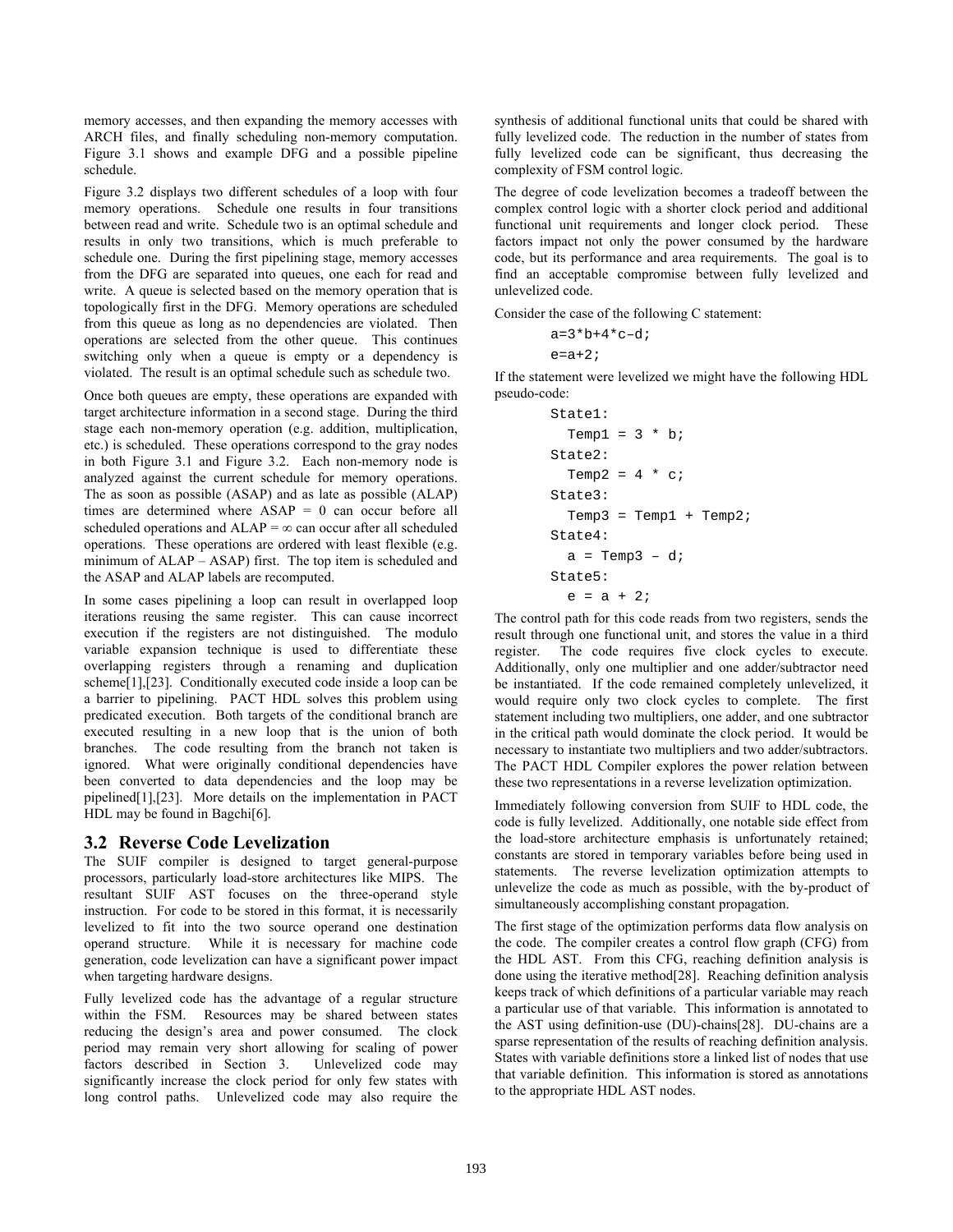Once the data-flow analysis is completed, this annotated information is used in the second stage of the optimization to actually do reverse code levelization. The DU-chain at a variable definition is consulted to find out where that variable is used. The variable is then replaced by the definition. Once all of the uses of the variable have been updated, the definition can be removed from the AST.

## **3.3 IP Core Integration**

Many vendors supply hand optimized Intellectual Property (IP) logic cores specific to different hardware targets such as different makes of FPGAs or an ASIC process. While these IP Cores are generally designed for a hardware designer to use when writing HDL codes by hand, PACT HDL provides an automated framework for inclusion of cores that correspond to intrinsic operators such as multipliers, adders, and dividers. This framework leverages the architecture file technique to describe the core interface as well as some profiling information. The hope is that the vendor supplied IP Cores will have favorable statistics for power, among other things, when compared to the default operators instantiated by the backend synthesis tools. In order to save power, these logic cores may be clock-gated to eliminate switching power consumed while the included logic is not in use.

Users currently specify which IP Cores are to be included through the use of compiler directives or on the compiler command line. The directives allow for default bindings as well as bindings for each operation in the code. The compiler scheduler in development will handle binding the operator cores automatically under a set of constraints such as power and throughput. The IP Core framework is described in detail in Jones[20].

#### **4. RESULTS**

The PACT HDL compiler has been tested with several benchmarks and has been shown to generate correct VHDL and Verilog code. A benchmark suite of appropriate image processing codes and kernels was selected for testing and profiling of optimizations. These codes correspond to functions a hardwaresoftware partitioner might select for execution on a reconfigurable or application specific hardware resource in a SoC environment. The benchmarks include:

- Vectorsum
- Matrix Multiplication
- FIR Filter
- Laplace Transform
- Sobel Transform

Vectorsum is a simple benchmark that calculates the sum of all the elements of an array. It is mainly used to check for correctness and debug the design flow all the way from C to

**Table 4.1. Statistics for benchmark application synthesis without optimization targeting a Xilinx Virtex FPGA and a 0.25** µ**m ASIC process. Power is in mW and frequency is in MHz.** 

|                       | Vsum | FIR   | Matmul | Laplace | Sobel |
|-----------------------|------|-------|--------|---------|-------|
| <b>ASIC Frequency</b> | 50   | 50    | 50     | 50      | 50    |
| <b>IASIC Power</b>    | 9.47 | 51.67 | 67.31  | 62.98   | 85.70 |
| <b>FPGA Frequency</b> | 94   | 38    | 22     | 24      | 25    |
| <b>IFPGA Power</b>    | 201  | 227   | 182    | 193     | 252   |



**Figure 4.1. Effects of the pipelining optimization on the hardware codes generated for the benchmark suite for the 0.25** µ**m ASIC process** 

ASIC and FPGA implementation. Matrix multiplication is an  $O(n^3)$  operation used in a variety of image and signal processing operations. The Finite Impulse Response (FIR) filter is a band pass filter used in image and signal processing. The Laplace transform benchmark uses the Laplace operator  $(x, y) = \frac{\partial^2 f}{\partial x^2} + \frac{\partial^2 f}{\partial y^2}$ 2  $f(x, y) = \frac{\partial^2 f}{\partial x^2} + \frac{\partial^2 f}{\partial y^2}$  $\nabla^2 f(x, y) = \frac{\partial^2 f}{\partial x^2} + \frac{\partial^2 f}{\partial y^2}$  to determine the gradient used for edge

detection in images. The Sobel transform is another method to determine the gradient using two-dimensional linear convolution. The initial results are very promising.

To prove correctness of each generated benchmark, the original C code and generated HDL code was tested with a set of random inputs. The outputs of both were compared and shown to match for bit-true behavior. The hardware implementations were tested through behavioral simulation, gate-level simulation, and in some cases execution on an FPGA target. An exhaustive testing mechanism was not used; however, work towards a more thorough test generation scheme is planned.All of the benchmarks were synthesized and profiled for power and area requirements using the commercial tools described in Section 2.5 targeting both the Xilinx XCV400 Virtex FPGA[38] and a 0.25 µm process ASIC using libraries from Leda Systems[23].



**Figure 4.2. Power comparison of benchmarks with optimizations for the 0.25** µ**m ASIC process at 50 MHz and 2.75V**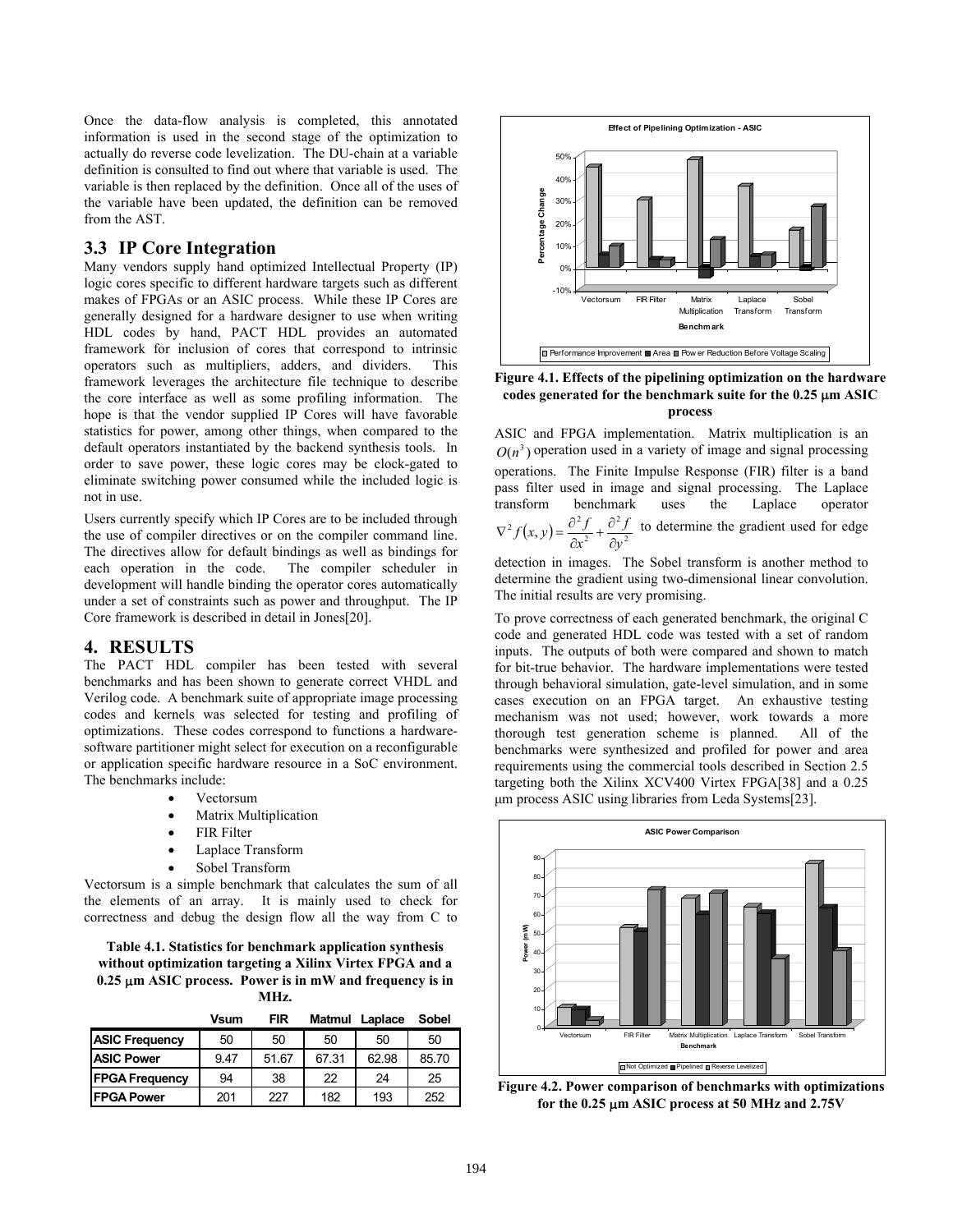

**Figure 4.3: Power comparison of benchmarks with optimizations for the Xilinx Virtex XCV400 FPGA at 2.5V** 

A summary of the synthesis results for the benchmark suite is displayed in Table 4.1. The results are from a direct translation without any optimizations. The synthesis results use the VHDL back-end.

## **4.1 Pipelining Results**

The memory pipelining in PACT HDL did not significantly impact the code size or the length of the critical path. While the number of functional units required may increase due to resource conflicts arising from multiple loop iterations occurring in parallel, the number of cycles required to execute the loop is reduced. This reduction allows the throughput to increase at a similar operating frequency. With a reduced frequency resulting from scaled voltage, the throughput of the design can be made to match the unoptimized design at the higher voltage, but the optimized design will consume less power.

Figure 4.1 shows some of the effects of the pipelining optimization on the hardware codes generated by PACT HDL for the ASIC process. Most notably, the design's performance has improved dramatically, nearly 50% in some cases. As predicted, the area has increased in some of the designs due to resource replication, although control logic was reduced which tended to offset this disadvantage.

It is important to note that while the power dissipated has decreased, voltage scaling described in Section 3 has not been done. The power savings in the designs is due to a reduced number of states created when overlapping computation and memory access, reducing the control logic considerably. Because of the squared relationship between supply voltage and power it is expected that the power savings after voltage scaling will be significant. The power results for the ASICs and FPGAs are shown graphically in Figure 4.2 and Figure 4.3 respectively.

The FPGA results shown in Figure 4.3 show slight power increases for some of the benchmarks before voltage scaling. These power increases are most likely due to tradeoffs required due to FPGA area constraints and differences in algorithms used by the different synthesis tools for things like resource sharing and control extrapolation. For example, the Sobel Transform benchmark has generated the largest power increase with the optimization and has the largest logic requirement to fit into the FPGA. In most cases after voltage scaling is taken into account, it is expected that with constant throughput the optimized design will consume less power.

# **4.2 Reverse Levelization Results**

Unlike pipelining, the optimization target is reduction in code size (e.g. number of FSM states) with a tradeoff of a potentially increasing critical path. For this optimization to reduce power, voltage scaling is not required. In cases where throughput is increased, voltage scaling may be applied to the design as a method of amplifying the power savings.

The power impact of the reverse levelization optimization is displayed in Figure 4.2 and Figure 4.3. This comparison is between the non-optimized code, the pipelined code and a completely reverse levelized code. As expected, some of the benchmarks show power improvement while others actually increase the power consumed. Here again a disparity between the FPGA and ASIC results is clear.

For the ASIC flow the FIR filter was able to put a relatively high number of operations in one state increasing the critical path quite a bit but with a minimal total state reduction. This required significant resource replication, particularly of area and power hungry multipliers. The Sobel Transform was much more successful since it had nested loops and the effective reduction of states in runtime was significant. The resource requirements were affected but the ASIC was able to use more area. The state reduction power reduction far outweighed the extra power requirements for the additional area.

The results for FPGA have a different dynamic. Since the FIR filter was originally a relatively small design, the design was able to grow into existing FPGA resources without increasing the power required significantly. Since the design has no nested loops, the relative control savings were much less than the ASIC version of the Sobel Transform. Like the ASIC version, the FPGA version of the Sobel transform increased significantly in size for the reverse levelization optimization and was unable to be fit onto the FPGA due to resource constraints. As a result, the power results were not available for reverse levelization on this benchmark.



**Figure 4.4: Power savings for designs containing IP Cores with and without clock-gating on a Xilinx XCV400 FPGA Target using Xillinx Coregen Logic Cores**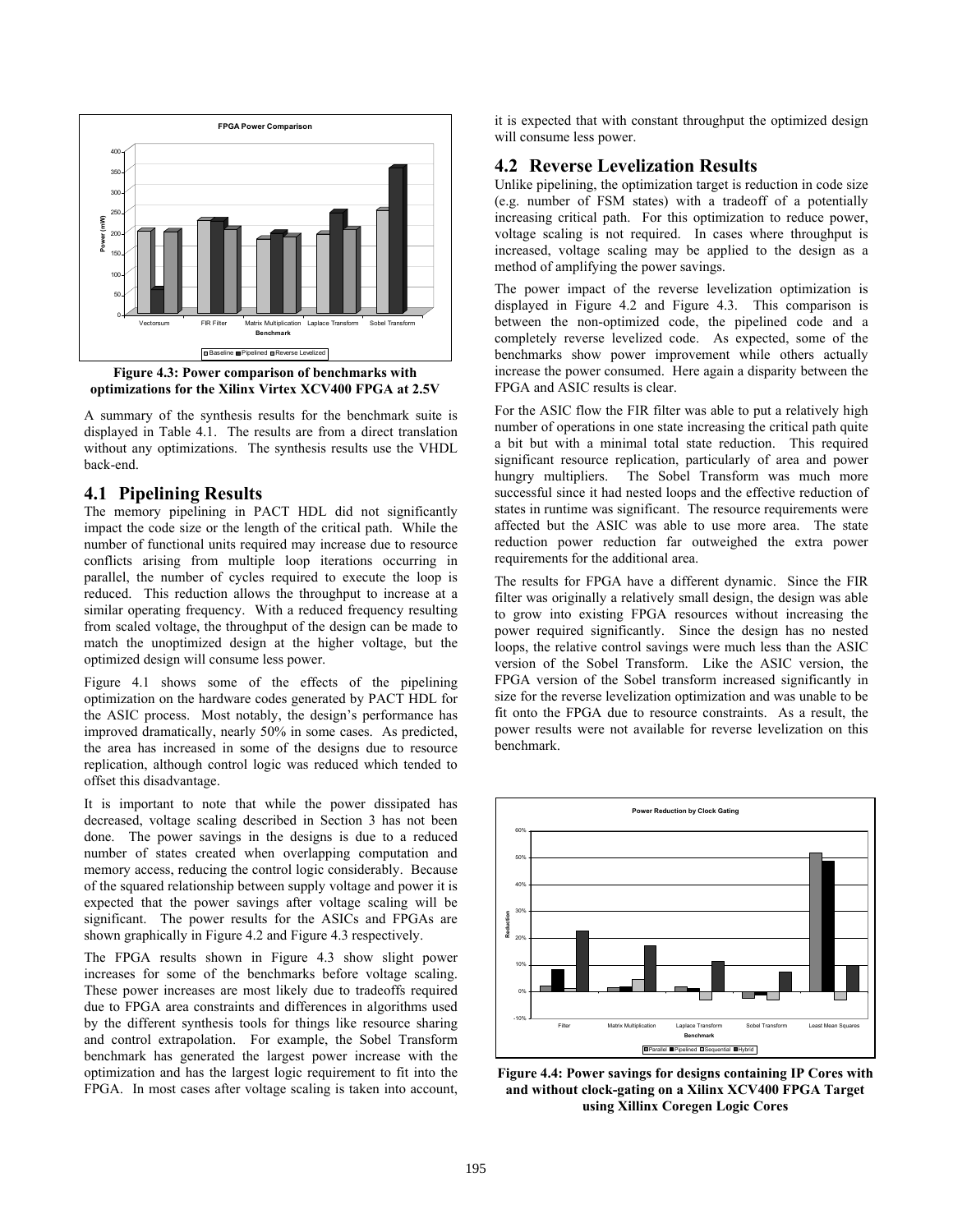#### **4.3 IP Core Results**

As expected, inclusion of specific different IP Cores for various operations had a significant impact. Figure 4.4 shows how the clock-gating optimization affected the power consumed in a variety of benchmarks with several different types of IP Cores. For this study, the Vectorsum benchmark was removed in favor of a Least Mean Squares algorithm since the former contains no multiply operations and the latter contains both multiply and divide operations. The Least Mean Squares algorithm would not be directly synthesizable using commercial synthesis tools because of the divide operation. PACT HDL solves this problem by utilizing an appropriate divider core.

In the figure, the key refers to the multiplier core used for all of the multiply operations including a parallel, pipelined, sequential, and hybrid parallel/sequential multiplier core. For Least Mean Squares a 32 cycle pipelined divider was used for all the designs. The initiation interval of the divider was one cycle, one cycle, eight cycles, and four cycles for the parallel, pipelined, sequential, and hybrid implementations respectively. A study of the effects of several different logic cores for various operations such as multiplication and division is studied in Jones[20].

#### **5. CONCLUSIONS**

PACT HDL, a functional C to HDL compiler, has been presented in this paper. An abstracted HDL code layer appropriate for targeting synthesizable hardware codes and performing code analysis and optimization is discussed. The compiler has been shown to be target architecture independent and incorporate arbitrary backends for industry standard HDL codes. Compiler generated designs have been verified for correctness through bit accurate simulations between the C level behavioral simulations and RTL level VHDL and Verilog simulations for both the FPGA and ASIC design paths. PACT HDL is well suited for development of power and performance optimizations. The HDL pseudo-code level allows AST passes at this level to affect all potential compiler backends.

Three power emphasized optimizations have been presented: functional unit pipelining, reverse code levelization, and poweraware IP Core operator integration. These optimizations have been implemented and examined with an appropriate test benchmark suite of algorithms used in image and signal processing codes. The results for these optimizations show a potential for significant power improvements, particularly in larger designs, over an unoptimized code. There is also an interesting power/performance tradeoff, which may be tuned based on desired power and performance requirements. The successful implementation of these optimizations in PACT HDL proves the validity of abstracting the design to a target generic HDL level for power and performance optimization.

#### **6. FUTURE WORK**

While PACT HDL is a functional tool, there is still interesting work to be completed. Three optimizations are presented here, however, there are a fair amount of potential optimizations to be explored for power impact. Some examples are: exploring bitwidth analysis on storage and functional unit size and power requirements, exploring loop-independent code motion and voltage scaling, and common sub-expression elimination.

Currently, PACT HDL assumes the processor with single memory paradigm. Although this assumption may be sufficient for a standalone FPGA or ASIC, it is not adequate within a SoC environment. General solutions for multiple memories and streaming data from other processors and devices need to be explored.

#### **7. REFERENCES**

- [1] Adelante Technologies, *A|RT Builder*, www.adelantetechnologies.com
- [2] Allan, V. H. Jones, R. B. Lee, R. M. Allan, S. J. *Software Pipelining*. ACM Computing Surveys, Vol. 27, No. 3, Sep 1995.
- [3] Annapolis Micro Systems. *WILDSTAR*. Xilinx Virtex Based Multi-FPGA Board. www.annapmicro.com.
- [4] Arnout, G. *C for System Level Design*. Design, Automation, and Test in Europe Conference and Exhibitions 1999.
- [5] Ashenden, P. *The Designer's Guide to VHDL*. Morgan Kaufmann. 1995.
- [6] Bagchi, D. Jones, A. Pal, S. Choudhary, A. Banerjee, P., *Pipelining Memory Accesses on FPGAs for Image Processing Algorithms* Technical Report: Center for Parallel and Distributed Computing, Northwestern University, CPDC-TR-2001-12-002, December, 2001.
- [7] Banerjee, P. Shenoy, N. Choudhary, A. Hauck, S. *MATCH: A Matlab Compilation Environment for Configurable Computing Systems*. Submitted to IEEE Computer 1999.
- [8] Celoxica Inc., Handle C compiler, www.celoxica.com.
- [9] Chandrakasan, A. P. Potkonjak, M. Mehra, R. Rabaey, J. Brodersen R. W. *Optimizing Power Using Transformations*. IEEE Transactions on Computer Aided Design of Integrated Circuits and Systems 1995.
- [10] Chandrakasan, A. P. Sheng, S. Brodersen, R. W. *Low Power CMOS Digital Design*. IEEE Journal of Solid-State Circuits 1992.
- [11] Co-Design Automation, Inc. *Superlog Website*. www.superlog.org.
- [12] CynApps Suite. *Cynthesis Applications for Higher Level Design*. www.cynapps.com.
- [13] Davis, D. Edwards S. Harris J. *Forge: High Performance Hardware from Java*. Xilinx Whitepaper, www.xilinx.com.
- [14] De Micheli, G. Ku D. Mailhot, F. Truong T. *The Olympus Synthesis System for Digital Design.* IEEE Design & Test of Computers 1990.
- [15] Esterel-C Language (ECL). Cadence website. www.cadence.com.